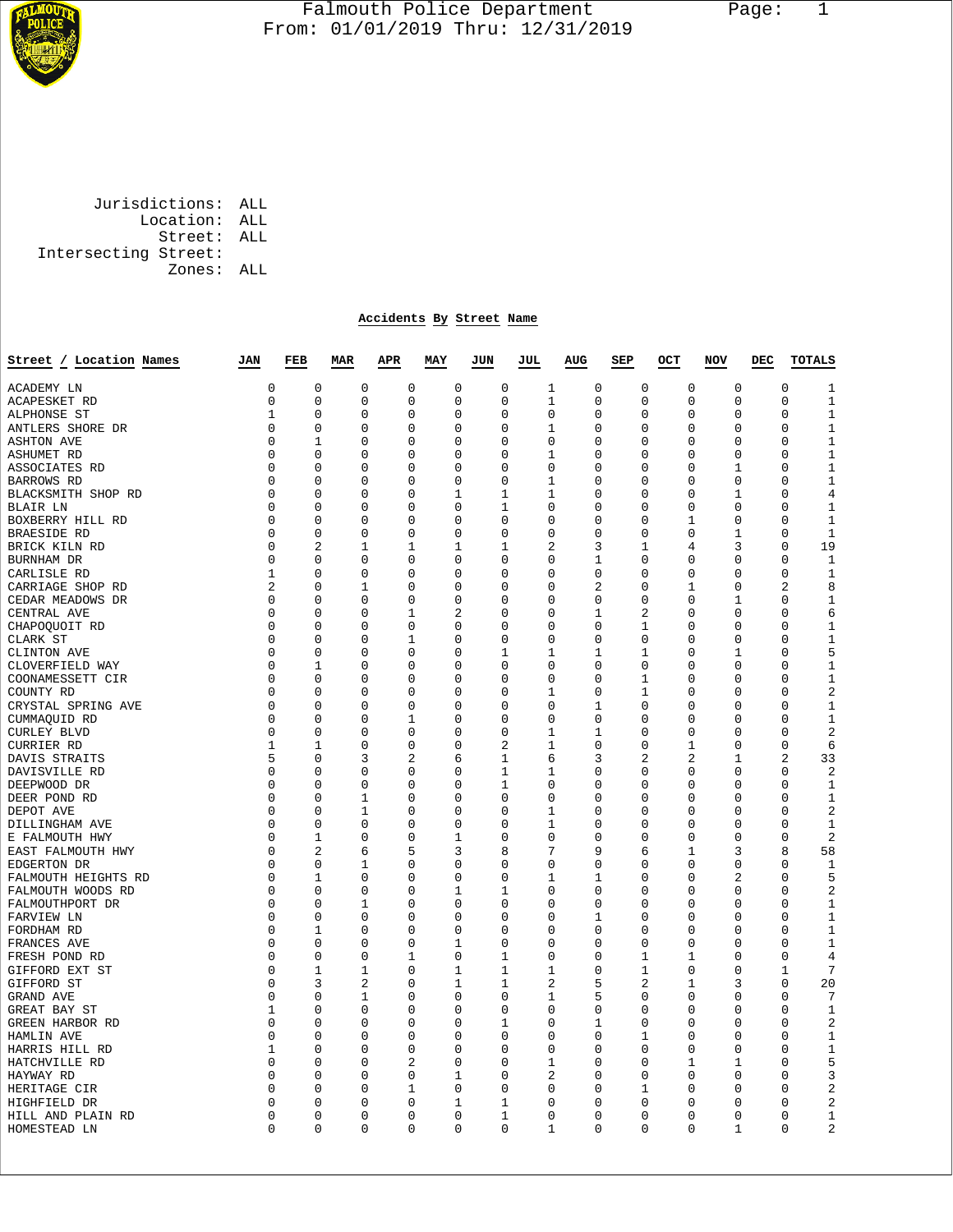## Falmouth Police Department Page: 2 From: 01/01/2019 Thru: 12/31/2019

| HUNT ST                | 0        | 0           | 0           | 0           | 0           | 0           | 1            | 0              | 0 | 0           | 0  | 0        | 1                 |
|------------------------|----------|-------------|-------------|-------------|-------------|-------------|--------------|----------------|---|-------------|----|----------|-------------------|
| JAMIE LN               | 0        | 1           | 0           | 0           | 0           | 0           | 0            | 0              | 0 | 0           | 0  | 0        | $\mathbf 1$       |
| JOHN PARKER RD         | 0        | 0           | 0           | 0           | 2           | 1           | 0            | 1              | 0 | 0           | 0  | 1        | 5                 |
| JONES RD               | 4        | 2           | 2           | 0           | 1           | 4           | 2            | 1              | 1 | 3           | 1  | 2        | 23                |
| KATHARINE LEE BATES    | 2        | 0           | 0           | 1           | 1           | 0           | 1            | 0              | 0 | 0           | 1  | 0        | 6                 |
| LAKEVIEW AVE           | 0        | 0           | 0           | 0           | 1           | 0           | 0            | 1              | 0 | 0           | 0  | 0        | $\overline{2}$    |
| LIBRARY LN             | 0        | 0           | 0           | 0           | 0           | 0           | 0            | 1              | 0 | 0           | 0  | 0        | 1                 |
| LITTLE FARM LN         | 0        | 0           | 0           | 0           | 0           | 0           | 0            | 1              | 0 | 0           | 0  | 0        | 1                 |
| LOCUST ST              | 0        | 1           | 0           | 0           | 0           | 1           | 1            | 0              | 0 | 1           | 1  | 0        | 5                 |
| MAIN ST                | 3        | 1           | 3           | 5           | 4           | 9           | 9            | 4              | 3 | 2           | 2  | 6        | 51                |
| MARAVISTA AVE          | 1        | 1           | 0           | 0           | 0           | 1           | 3            | 2              | 0 | 0           | 0  | 0        | 8                 |
| MARAVISTA AVE EXT      | 0        | 0           | 0           | 0           | 0           | 2           | 0            | 0              | 0 | 0           | 0  | 0        | 2                 |
| MBL ST                 | 0        | 0           | 0           | 0           | 0           | 0           | 0            | 1              | 0 | 0           | 0  | 0        | 1                 |
| MENAUHANT RD           | 0        | 0           | 1           | 0           | 0           | 3           | 3            | 2              | 1 | 2           | 0  | 0        | 12                |
| METOXIT RD             | 0        | 0           | 0           | 0           | 0           | 0           | 0            | 0              | 0 | 1           | 0  | 0        | 1                 |
| MILL FARM WAY          | 0        | 0           | 0           | 0           | 0           | 0           | 0            | 0              | 0 | 1           | 0  | 0        | $\mathbf 1$       |
|                        | 0        | 0           | 0           | 0           | 0           | 0           | 1            | 0              | 0 | 0           | 0  | 0        | 1                 |
| MILL RD                | 0        | 0           |             |             |             |             |              |                | 0 |             | 0  |          |                   |
| MILLFIELD ST           | 0        | 0           | 0<br>0      | 0           | 0<br>0      | 0<br>0      | 0<br>0       | 0<br>1         | 0 | 0<br>0      | 0  | 1<br>0   | $\mathbf 1$       |
| MINOT ST               | 0        | 0           |             | 0           |             |             |              |                | 0 |             |    |          | 1<br>$\mathbf{1}$ |
| MURIEL LN              | $\Omega$ |             | 0           | 0           | 0           | 0           | 0            | 0              |   | 0           | 1  | 0        |                   |
| NOBSKA RD              | 0        | 0<br>0      | 0           | 0           | 0           | 0           | 1            | 0              | 0 | 0           | 0  | 0        | 1                 |
| NORTH FALMOUTH HWY     |          |             | 0           | 0           | 0           | 0           | 4            | 1              | 2 | 2           | 1  | 0        | 10                |
| NORTH MAIN ST          | 0        | 0           | 0           | 0           | 1           | 0           | 1            | 0              | 0 | 0           | 0  | 0        | 2                 |
| NURSERY RD             | 1        | 0           | 0           | 0           | 0           | 0           | 0            | 0              | 0 | 0           | 0  | 0        | 1                 |
| OLD BARNSTABLE RD      | 0        | 0           | 1           | 1           | 1           | 0           | 3            | 1              | 1 | 2           | 1  | 0        | 11                |
| OLD MAIN RD            | 0        | 0           | 1           | 0           | 0           | 0           | 1            | 0              | 0 | 1           | 0  | 1        | 4                 |
| OLD MEETING HOUSE RD   | 0        | 1           | 0           | 1           | 1           | 0           | $\mathbf{1}$ | 0              | 0 | 0           | 0  | 0        | 4                 |
| OSTROM RD              | 0        | 0           | 0           | 0           | 0           | 0           | 1            | 0              | 0 | 0           | 0  | 0        | 1                 |
| OX BOW RD              | 0        | 0           | 0           | 1           | 0           | 1           | 0            | 1              | 0 | 0           | 0  | 0        | 3                 |
| OYSTER POND RD         | 0        | 1           | 0           | 0           | 0           | 0           | 0            | 0              | 0 | 1           | 0  | 0        | $\overline{2}$    |
| PALMER AVE             | 1        | 0           | 1           | 0           | 1           | 3           | 5            | 6              | 0 | 3           | 4  | 1        | 25                |
| PINE RIDGE RD          | 1        | 0           | 0           | 0           | 0           | 0           | 0            | 0              | 0 | 0           | 0  | 0        | 1                 |
| PINECREST BEACH DR     | 0        | 0           | 0           | 0           | 0           | 1           | 0            | 0              | 0 | 0           | 0  | 0        | 1                 |
| PLUM HOLLOW RD         | 0        | 0           | 0           | 1           | 0           | 0           | 0            | 0              | 0 | $\mathbf 0$ | 0  | 0        | 1                 |
| QUAKER RD              | 0        | 0           | 0           | 0           | 0           | 1           | 1            | 1              | 1 | 0           | 1  | 0        | 5                 |
| QUISSETT AVE           | 1        | 1           | 1           | 0           | 0           | $\mathsf 0$ | 1            | 0              | 1 | 0           | 0  | 0        | 5                 |
| RAILROAD AVE           | 0        | 0           | 1           | 0           | 0           | 0           | 1            | 1              | 0 | 1           | 0  | 0        | 4                 |
| RANCH RD               | 0        | 0           | 0           | 0           | 0           | 1           | 0            | 0              | 0 | 0           | 0  | 0        | 1                 |
| RANDOLPH ST            | 0        | 0           | 1           | 0           | 1           | 0           | 0            | 0              | 0 | 0           | 0  | 0        | 2                 |
| RANSOM RD              | 0        | 0           | 0           | 1           | 0           | 0           | 0            | 0              | 0 | 0           | 0  | 0        | 1                 |
| RED BROOK RD           | 0        | 0           | 0           | 0           | 0           | 0           | 1            | 0              | 0 | 0           | 0  | 0        | 1                 |
| RT 151                 | 3        | 4           | 2           | 3           | 3           | 8           | 8            | 6              | 5 | 5           | 2  | 4        | 53                |
| RT 28 NORTH            | 0        | 2           | 0           | 2           | 1           | 1           | 1            | 2              | 1 | 0           | 0  | 0        | 10                |
| RT 28 NORTH OFF RAMP   | 0        | 0           | 0           | 0           | 0           | 0           | 1            | 0              | 0 | 0           | 0  | 0        | 1                 |
| RT 28 NORTHBOUND       | 0        | 0           | 0           | 1           | 0           | 0           | 0            | 0              | 0 | 0           | 0  | 0        | $\mathbf 1$       |
| RT 28 SOUTH            | 0        | 1           | 1           | 1           | 2           | 1           | 0            | 0              | 0 | 0           | 1  | 0        | 7                 |
| SADYS LN               | 0        | 0           | 1           | 0           | 0           | 0           | 0            | 0              | 0 | 0           | 0  | 0        | 1                 |
| SAINT ANNES LN         | 0        | 0           | 0           | 0           | 0           | 1           | 0            | 0              | 0 | 0           | 0  | 0        | 1                 |
| SAM TURNER RD          | 1        | 0           | 0           | 0           | 0           | 0           | 0            | 0              | 1 | 1           | 0  | 0        | 3                 |
| SANDWICH RD            | 2        | 1           | 4           | 1           | 2           | 1           | 4            | 1              | 3 | 8           | 4  | 6        | 37                |
| SCHOOL ST              | 0        | 0           | 0           | 0           | 0           | 1           | 0            | 1              | 0 | 0           | 0  | 0        | 2                 |
| <b>SCRANTON AVE</b>    | 0        | 0           | 1           | 1           | 0           | 2           | 1            | $\overline{2}$ | 1 | 0           | 0  | 0        | 8                 |
| SEACOAST SHORES BLVD   | 1        | 0           | $\mathbf 0$ | 0           | 0           | 1           | $\mathbf 0$  | 1              | 1 | 0           | 0  | 0        | 4                 |
| SEASPRAY DR            | 0        | 0           | 0           | $\mathbf 1$ | $\mathsf 0$ | $\mathbf 0$ | 0            | 0              | 0 | 0           | 0  | 0        | $\mathbf 1$       |
| SERVICE RD             | 0        | 0           | 0           | 0           | 0           | 0           | 0            | 1              | 0 | 0           | 0  | 0        | 1                 |
| SHORE ST               | 0        | 0           | 0           | 0           | 0           | 0           | 1            | 0              | 0 | 0           | 0  | 0        | $1\,$             |
| SILVER BEACH AVE       | 0        | 0           | 0           | 0           | 0           | 1           | 0            | 0              | 0 | 0           | 0  | 0        | $\mathbf 1$       |
| SIPPEWISSETT RD        | 0        | 0           | 0           | 0           | 0           | 1           | 1            | 2              | 0 | 0           | 0  | 0        | $\,4$             |
| SOPHIE LN              | 0        | 0           | 0           | 0           | 0           | 0           | 0            | 0              | 1 | 0           | 0  | 0        | $\mathbf 1$       |
| SPRING BARS RD         | 0        | 0           | 1           | 2           | 0           | 0           | 0            | 0              | 1 | 1           | 1  | 1        | $\sqrt{ }$        |
| STUDLEY ST             | 1        | 0           | 0           | 0           | 0           | 0           | 0            | 0              | 0 | 0           | 0  | 0        | $1\,$             |
| SURF DR                | 0        | 0           | 0           | 0           | 0           | 2           | 0            | 0              | 0 | 0           | 0  | 0        | $\boldsymbol{2}$  |
| TAMARACK RD            | 0        | $\mathbf 0$ | 0           | 1           | 0           | 0           | $\mathbf 0$  | 0              | 0 | 0           | 0  | 0        | $\mathbf{1}$      |
| TEATICKET HWY          | 6        | 9           | 10          | 4           | 11          | 11          | 18           | 14             | 6 | 8           | 11 | 14       | 122               |
| TER HEUN DR            | 1        | 0           | 0           | 2           | 1           | 0           | 1            | 0              | 0 | 1           | 0  | 1        | 7                 |
| THOMAS B LANDERS RD    | 0        | 1           | 0           | 1           | 0           | 0           | 0            | 0              | 4 | 0           | 2  | 2        | 10                |
| TIMOTHY BOURNE CARTWAY | 0        | 0           | 0           | 0           | 0           | 0           | 0            | 0              | 0 | 1           | 0  | 0        | 1                 |
| TOWN HALL SO           | 0        | 0           | 0           | 0           | 0           | 1           | 0            | 1              | 0 | 1           | 1  | 0        | 4                 |
| TROTTING PARK RD       | $\Omega$ | 0           | 1           | 0           | 2           | 1           | 0            | 0              | 0 | 1           | 0  | $\Omega$ | 5                 |
| TURNER RD              | 0        | 0           | 0           | 0           | 0           | 0           | 0            | 0              | 0 | 0           | 1  | 0        | $\mathbf 1$       |
| UNKNWOWN               | 0        | 0           | 0           | 1           | 0           | 0           | 0            | 0              | 0 | 0           | 0  | 0        | $\mathbf{1}$      |
| VERNON AVE             | 0        | 0           | 0           | 0           | 0           | 0           | 0            | 0              | 0 | 1           | 0  | 0        | $\mathbf{1}$      |
| VIDAL AVE              | 0        | 0           | 0           | 0           | 0           | 1           | 0            | 0              | 0 | 0           | 0  | 0        | $\mathbf{1}$      |